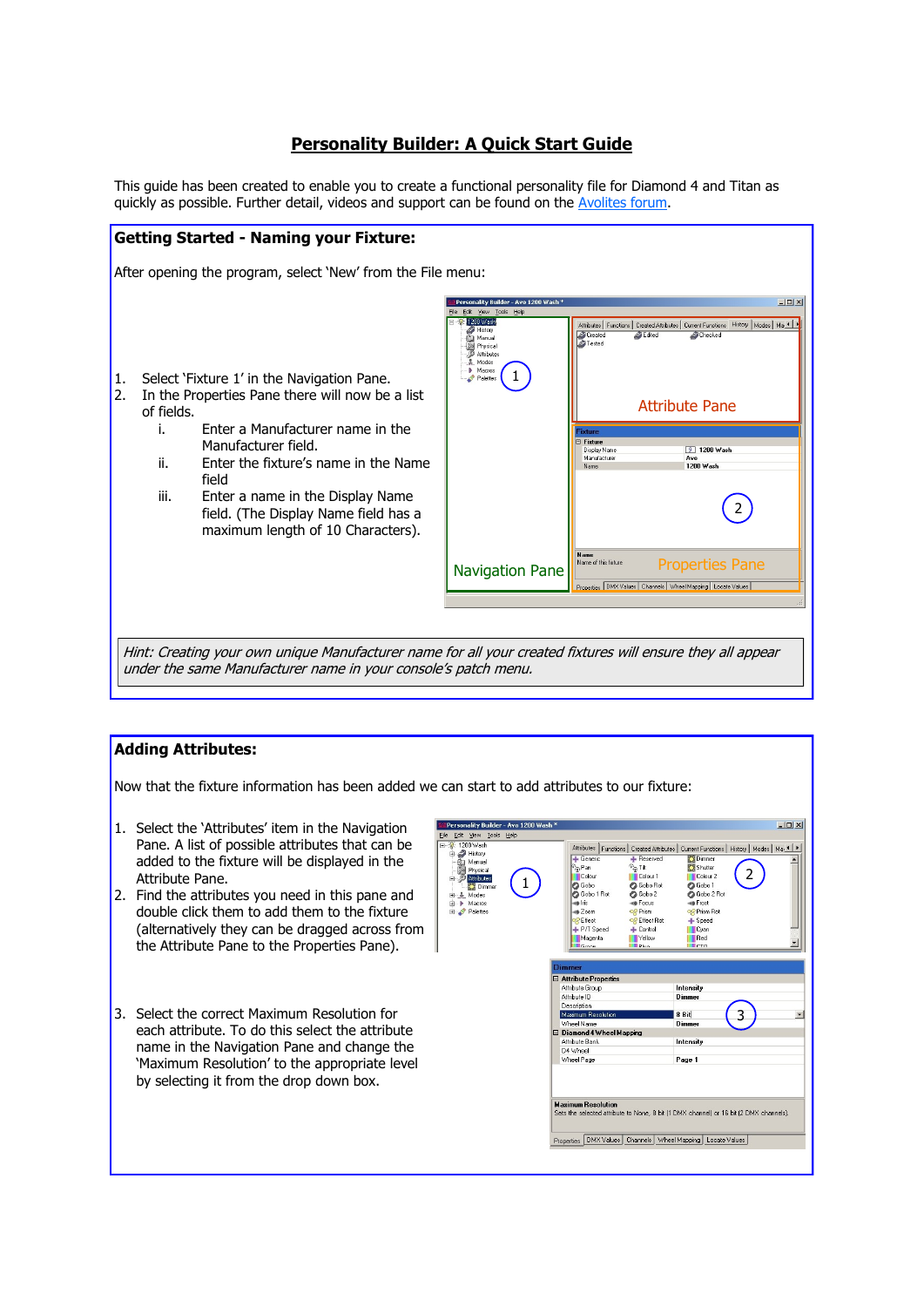# **Adding Functions to Attributes:**

- 1. Now add the appropriate functions for each attribute from the Attribute Pane by dragging them across to the Navigation Pane.
- 2. Once all the functions have been added, you can add their DMX Values by selecting the 'DMX Values' tab at the bottom of the Properties Pane and entering the values for each function listed.
- 3. To return to the Properties Pane, select the 'Properties' tab to the left of the 'DMX Values' tab.



4. Ensure that all created attributes have functions and the relevant DMX information added to them.

#### **Setting Locate Values:**

Expand an attribute from the Properties Pane so that all the functions it contains are visible. Right click on the function that you wish set as the locate value, select 'Locate', then (in the case of an attribute range, such as 'Speed') select a locate value.



 $-10x$ 

### **Creating Modes:**

- 1. Select 'Modes' from the Navigation Pane.
- 2. Choose a mode template from the Attribute Pane and double click it to add it to the list of Modes.

From here you are able to add any combination of created attributes to this mode by first selecting the relevant mode, then dragging the created attributes across from the Attribute Pane.



.<br>Listopolitan - Anglico dell'